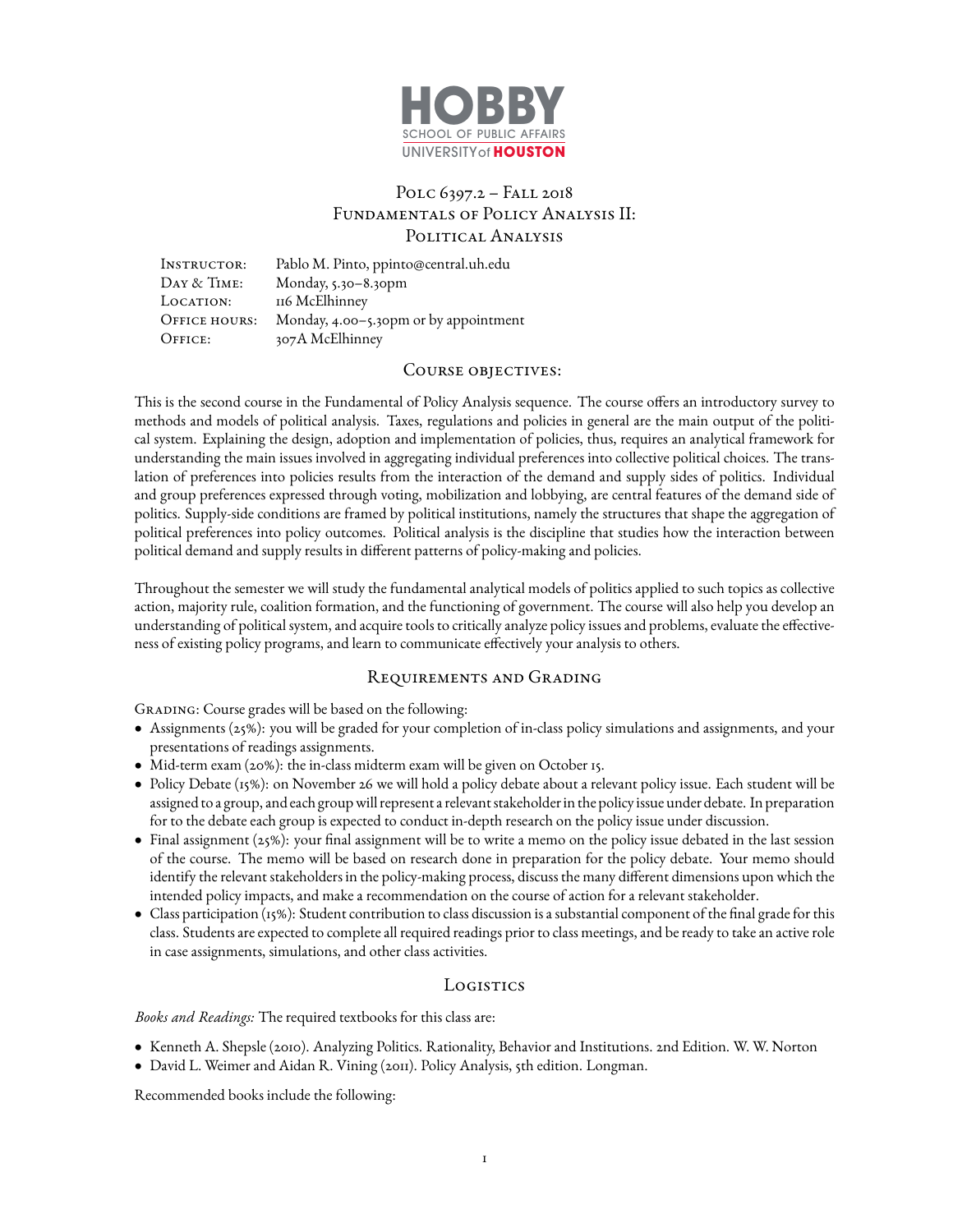- ∗ Avinash K. Dixit (1998). The Making of Economic Policy. A Transaction–Cost Politics Perspective. MIT Press.
- ∗ Avinash K. Dixit and Barry J. Nalebuff (2008). The Art of Strategy. A Game Theorist's Guide to Success in Business and Life. W. W. Norton.
- ∗ Charles Wheelan (2011). Introduction to Public Policy. W. W. Norton.

All readings listed are available in the textbooks or can be obtained through UH Library resources in hard copy or digital form. Please complete all reading before each class meeting, in the order listed on the syllabus. The main readings for each session are marked with a (•) on the syllabus. You are also expected to cover the readings marked with an (∗). We will also conduct several simulations and work on cases related to the topics covered. There will be a charge (\$30–\$40 per student) to cover the license fee for the cases, which will be collected later in the semester.

*Official Hobby School Attendance Policy:* Hobby School students are expected to arrive on time for all their classes and remain in class until officially concluded. Students who miss more than three classes without a university approved excuse (e.g., military service, religious holidays), written note from a medical provider, or pre-approval from the course instructor will receive an F for the course. Students who are more than 15 minutes late for a class and/or leave class 15 minutes before its conclusion will be counted absent. Any student for whom this attendance policy represents a special hardship should talk to the instructor. Instructors are encouraged to make reasonable accommodations for students with special hardships or needs. However, students must understand that in-person instruction is essential to the education that Hobby School classes provide.

*Use of Cell Phones, Tablets and Laptops:* Since they cause interruptions and distractions, phones should be turned off during class time. Please do not use any Instant Messaging software if you bring your laptop to take notes. In particular, cell phones, portable devices and laptops may not be accessible during exams or quizzes.

*Contact:* Please use email to contact me with any issues. In the subject of your message please use an informative heading including course number (e.g. POLC 6397–Question about Monday's case). Please do not contact me through Blackboard; I rarely check those messages.

*Disclaimer and Announcements:* The information contained in this class syllabus is subject to change without notice. You are expected to be aware of any additional course policies presented during the course. You should also check Blackboard periodically for announcements and updates.

*Academic Integrity:* I strictly enforce all of the policies regarding academic integrity such as cheating and plagiarism as determined by University of Houston. A copy of these regulations is available at: [http://catalog.uh.edu/content.php?](http://catalog.uh.edu/content.php?catoid=6&navoid=1025) [catoid=6&navoid=1025;](http://catalog.uh.edu/content.php?catoid=6&navoid=1025) ignorance of these policies is not an excuse for violations. Violations of academic integrity are a very serious matter, and I will pursue the strictest punitive action in the case of a violation. I consider very serious cases of academic dishonesty the following: using and/or submitting as one's own a paper/project that was written by another student in the past; using and/or submitting as one's own a paper/project that was obtained through the Internet, or some other source; having someone else write (even partially) or help with the writing of any of the required papers; having someone else do any of the work required for an exam; engaging in plagiarism: using any statements (either in a verbatim or paraphrased form) found in other people's work as one's own, and without proper citations; cheating on an exam.

*Accommodations for students with disabilities:* The University of Houston is committed to providing reasonable accommodations for eligible students with disabilities, including students who have learning disabilities, health impairments, psychiatric disabilities, and/or other disabilities. If you believe you have a disability that requires accommodation, please contact the Center for Students with Disabilities (CSD) at 713–743–5400 or 713–749–1527 (TTY).

*University Sexual Misconduct Policy:* The University of Houston is committed to fostering a safe, productive learning environment. Title IX and University policy prohibit discrimination on the basis of sex, which includes sexual misconduct or sexual exploitation. If you are a victim of sexual misconduct, sexual exploitation, or discrimination based on sex, you are encouraged to seek help from a trained professional or law enforcement. At the University of Houston the following personnel are available to assist you: Title IX Coordinator and his assistant coordinators [713–743–8835, rabaker4@uh.edu]; Campus law enforcement and/or security; Campus–based counseling staff; Campus–based student health center staff; Human Resources staff; Dean of Students Office staff; Student Housing and Residence Life professional staff.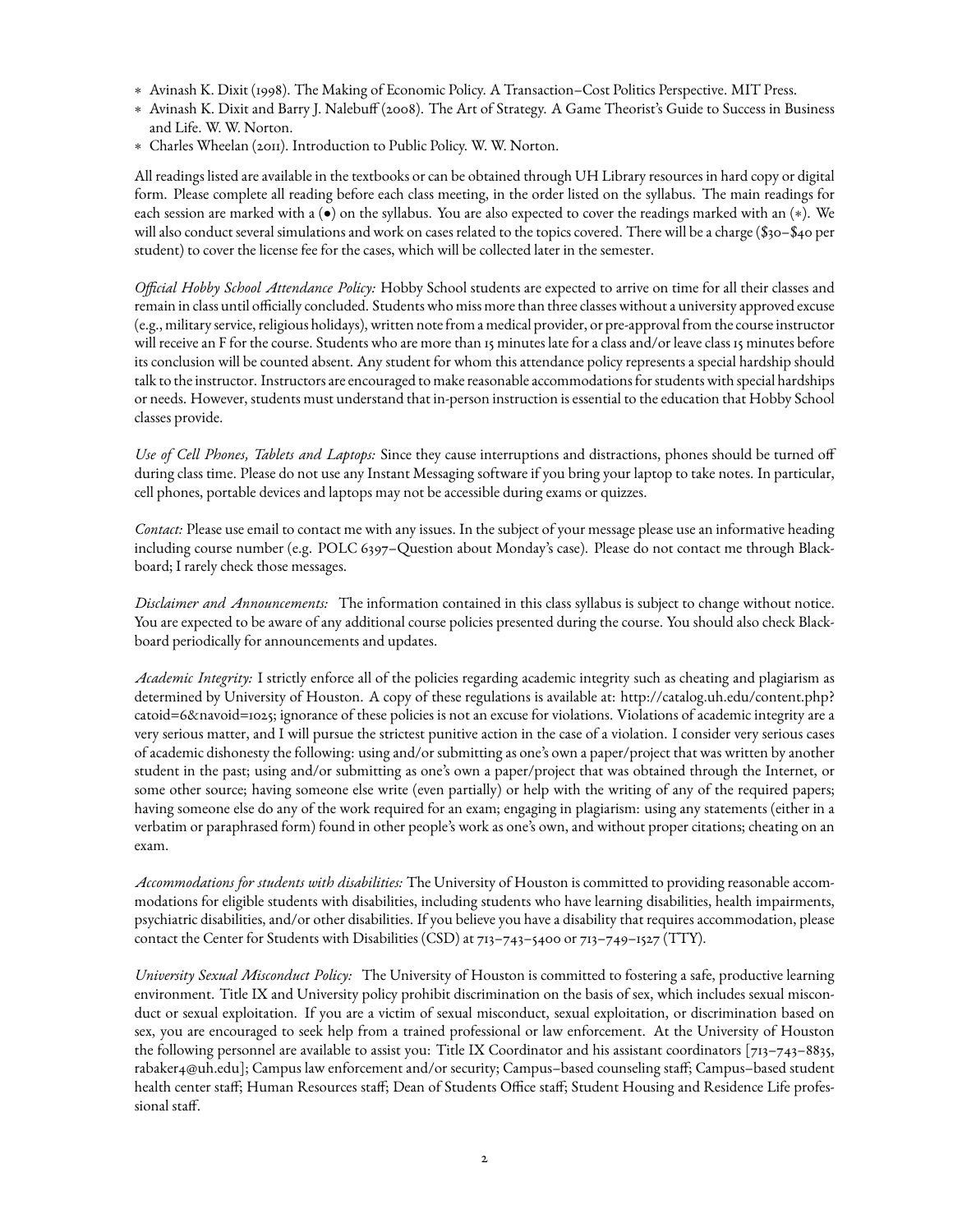# Preliminary Schedule and Reading List

# PART I – ECONOMIC THEORY OF POLITICS

Week I: August 20 - INTRODUCTION: ACTORS, INTERESTS, AND INSTITUTIONS

• Shepsle 2010, Chapter 1

Week 2: August 27 - MARKETS AND GOVERNMENTS

- Weimer and Vining 2011, chapters 5–7.
- ∗ Wheelan 2011. Chapter 2, pp. 39–64; Chapter 3, pp. 80–98.
- STUDENT-LED DISCUSSION Choose one of the following:
- Gary W. Cox. 1994. "A Note on Crime and Punishment." Public Choice, 78(1): 115–124.
- Stephen Levitt and Stephen Dubner. 2005. "Chapter 4: Where Have all the Criminals Gone?" In Levitt and Dubner, *Freakonomics*. Harper Collins.

Week 3, September 3 - LABOR DAY - No CLASS

## PART II – RATIONALITY AND COLLECTIVE DECISION–MAKING

Week 4, September 10 - SOCIAL CHOICE

- Shepsle 2010, Chapters 2–4
- In-class assignment:
- Case to be distributed

Week 5, September 17 - COOPERATION, COLLECTIVE ACTION AND PUBLIC GOODS

- Shepsle 2010, Chapter 8–10
- STUDENT–LED DISCUSSION Choose one of the following readings:
- Ronald Coase. 1960. "The Problem of Social Cost." Journal of Law and Economics  $3(1)$ : 1–44.
- Mancur Olson. 1971. The Logic of Collective Action. Public Goods and the Theory of Groups. Harvard Univ. Press.  $[pp. I-22, 33-65]$
- Elinor Ostrom et al. 1999. "Revisiting the Commons: Local Lessons, Global Challenges." Science 284: 278–282.
- In-class assignment:
- Case to be distributed

Week 6, September 24 - ELECTORAL INSTITUTIONS, VOTING AND REPRESENTATION

- Shepsle 2010, Chapters  $5-7$
- STUDENT-LED DISCUSSION Choose one of the following readings:
- Larry Bartels. 2005. "Homer gets a tax cut: Inequality and public policy in the American mind." Perspectives on Politics  $3(1):15-31$ .
- Arthur Lupia, et al. 2006. "Were Bush Tax Cut Supporters 'Simply Ignorant'? A Second Look at Conservatives and Liberals in 'Homer Gets a Tax Cut' " Perspectives on Politics.
- Yotam Margalit. 2011. Costly Jobs: Trade-related Layoffs, Government Compensation, and Voting in U.S. Elections. American Political Science Review 105(1): 166-188.

## Week 7, October I - EXECUTIVES AND LEGISLATURES

- Shepsle 2010, Chapter 11, 12 and 14
- STUDENT-LED DISCUSSION Choose one of the following readings:
- Roderick Kiewiet and Mathew McCubbins. 1991. The Logic of Delegation. University of Chicago Press. Chapter 2.
- Michael A. Bailey, Judith Goldstein, and Barry R. Weingast. 1997."The Institutional Roots of American Trade Policy: Politics, Coalitions, and International Trade." World Politics 49(3): 309–38.
- Elizabeth R. Gerber and Daniel J. Hopkins. 2011. "When Mayors Matter: Estimating the Impact of Mayoral Partisanship on City Policy." American Journal of Political Science 55(2): 326–339.